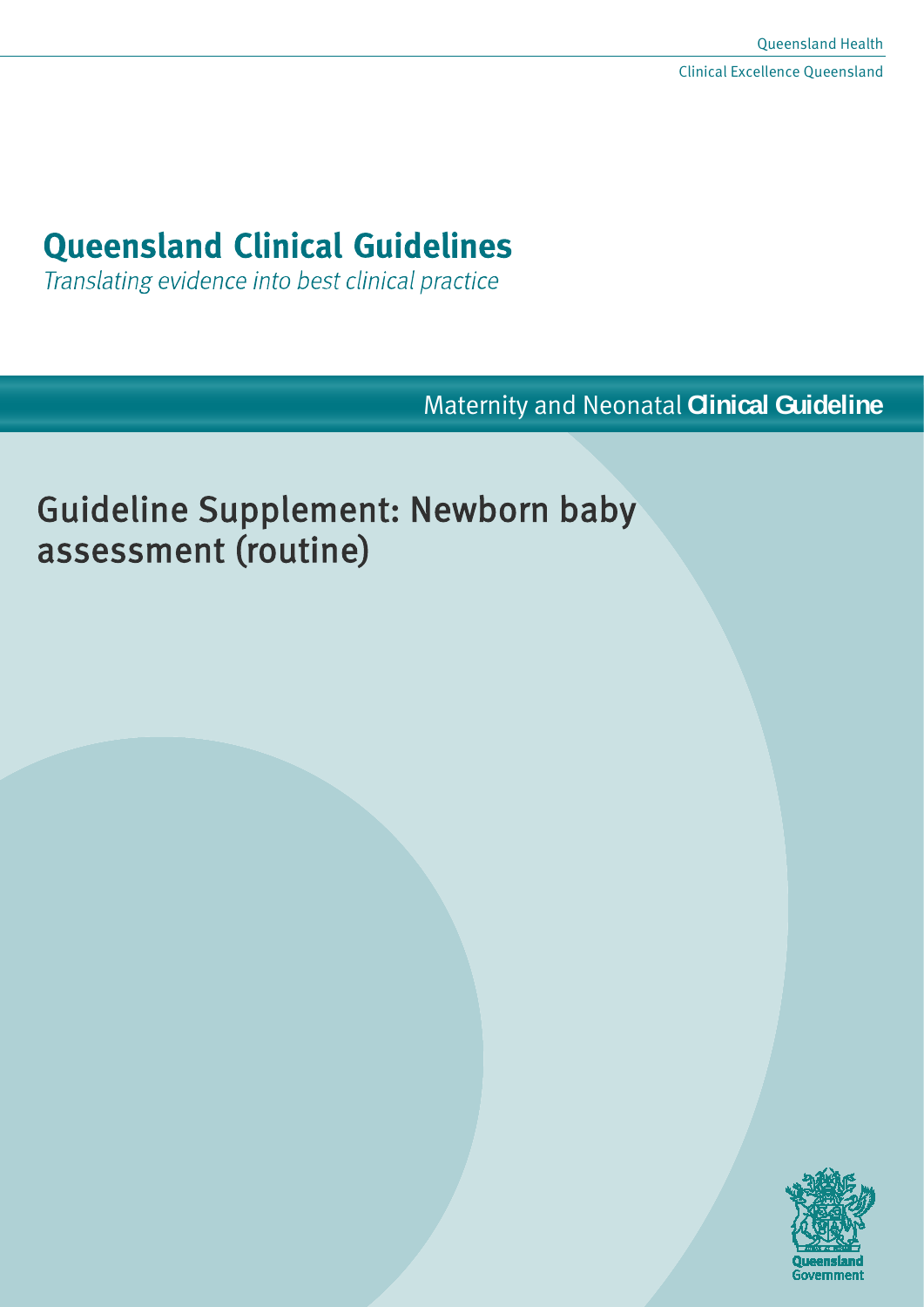#### **Table of Contents**

| $\mathbf{1}$   |  |
|----------------|--|
| 1.1            |  |
| 1.2            |  |
| 1.3            |  |
| 1.4            |  |
| $2^{\circ}$    |  |
| 2.1            |  |
| 2.2            |  |
| 2.3            |  |
| 2.4            |  |
| 2.4.1          |  |
| 2.5            |  |
| 2.6            |  |
| 2.7            |  |
|                |  |
| 3.1            |  |
| $\overline{4}$ |  |
| 4.1            |  |
| 4.2            |  |
| 4.3            |  |
| 4.3.1          |  |
| 4.3.2          |  |
| 4.3.3          |  |
| 4.4            |  |
| 4.5            |  |
| 4.6            |  |
|                |  |

#### **List of Tables**

© State of Queensland (Queensland Health) 2021



This work is licensed under a Creative Commons Attribution-NonCommercial-NoDerivatives V4.0 International licence. In essence, you are free to copy and communicate the work in its current form for non-commercial purposes, as long as you attribute Queensland Clinical Guidelines, Queensland Health and abide<br>by the licence terms. You may not alter or adapt the work in any wa nd/4.0/deed.en

For further information contact Queensland Clinical Guidelines, RBWH Post Office, Herston Qld 4029, email <u>Guidelines@health.qld.gov.au</u>, For permissions<br>beyond the scope of this licence contact: Intellectual Property Offi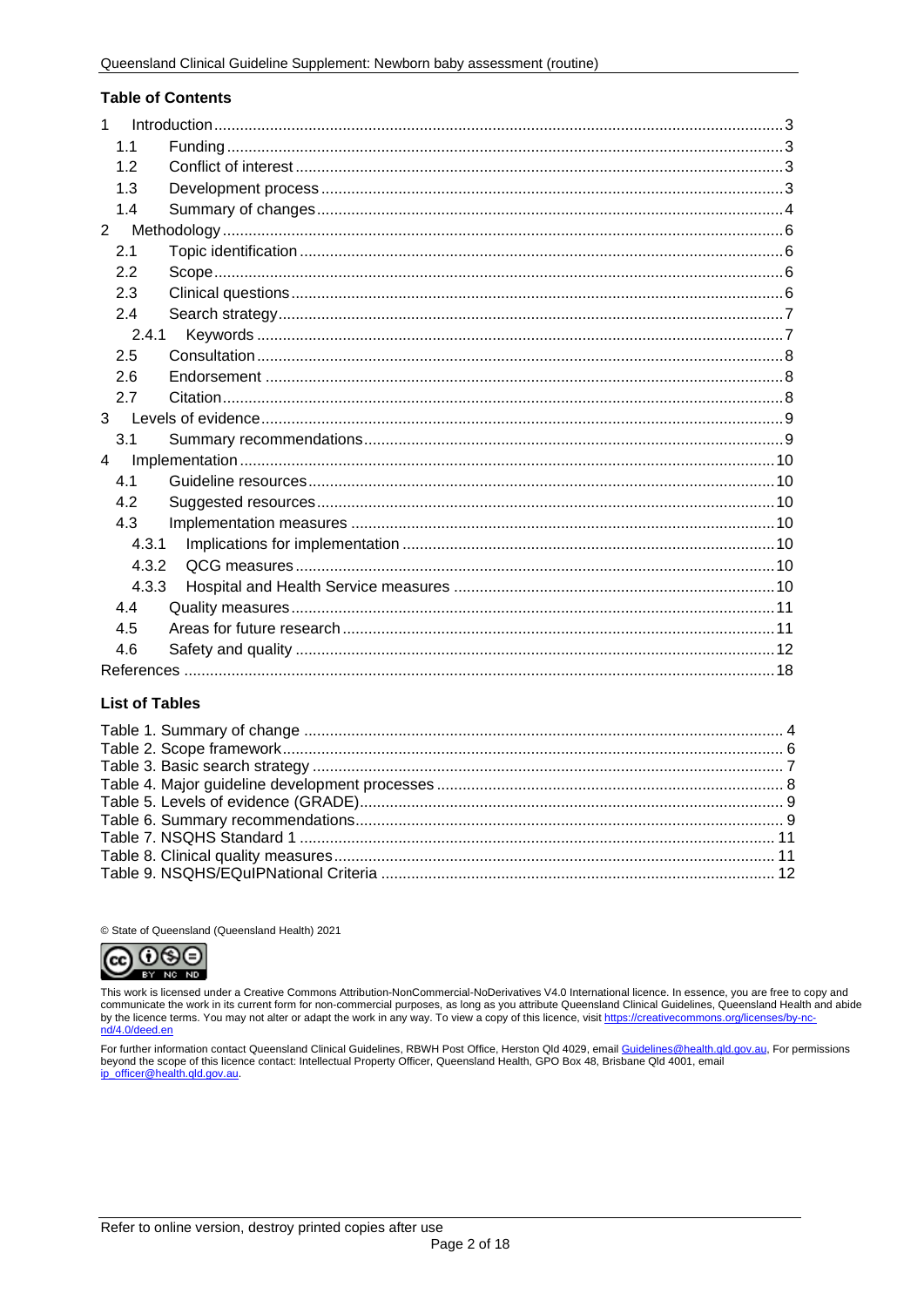# <span id="page-2-0"></span>**1 Introduction**

This document is a supplement to the Queensland Clinical Guideline (QCG) *Newborn baby assessment (routine).* It provides supplementary information regarding guideline development, makes summary recommendations, suggests measures to assist implementation and quality activities and summarises changes (if any) to the guideline since original publication. Refer to the guideline for abbreviations, acronyms, flow charts and acknowledgements.

# <span id="page-2-1"></span>**1.1 Funding**

The development of this guideline was funded by Healthcare Improvement Unit, Queensland Health. Consumer representatives were paid a standard fee. Other working party members participated on a voluntary basis.

## <span id="page-2-2"></span>**1.2 Conflict of interest**

Declarations of conflict of interest were sought from working party members as per the Queensland Clinical Guidelines *[Conflict of Interest](http://www.health.qld.gov.au/qcg/development#coi)* statement. No conflict of interest was identified.

#### <span id="page-2-3"></span>**1.3 Development process**

This version of the guideline followed the QCG *[Peer review.](https://www.health.qld.gov.au/qcg/development)*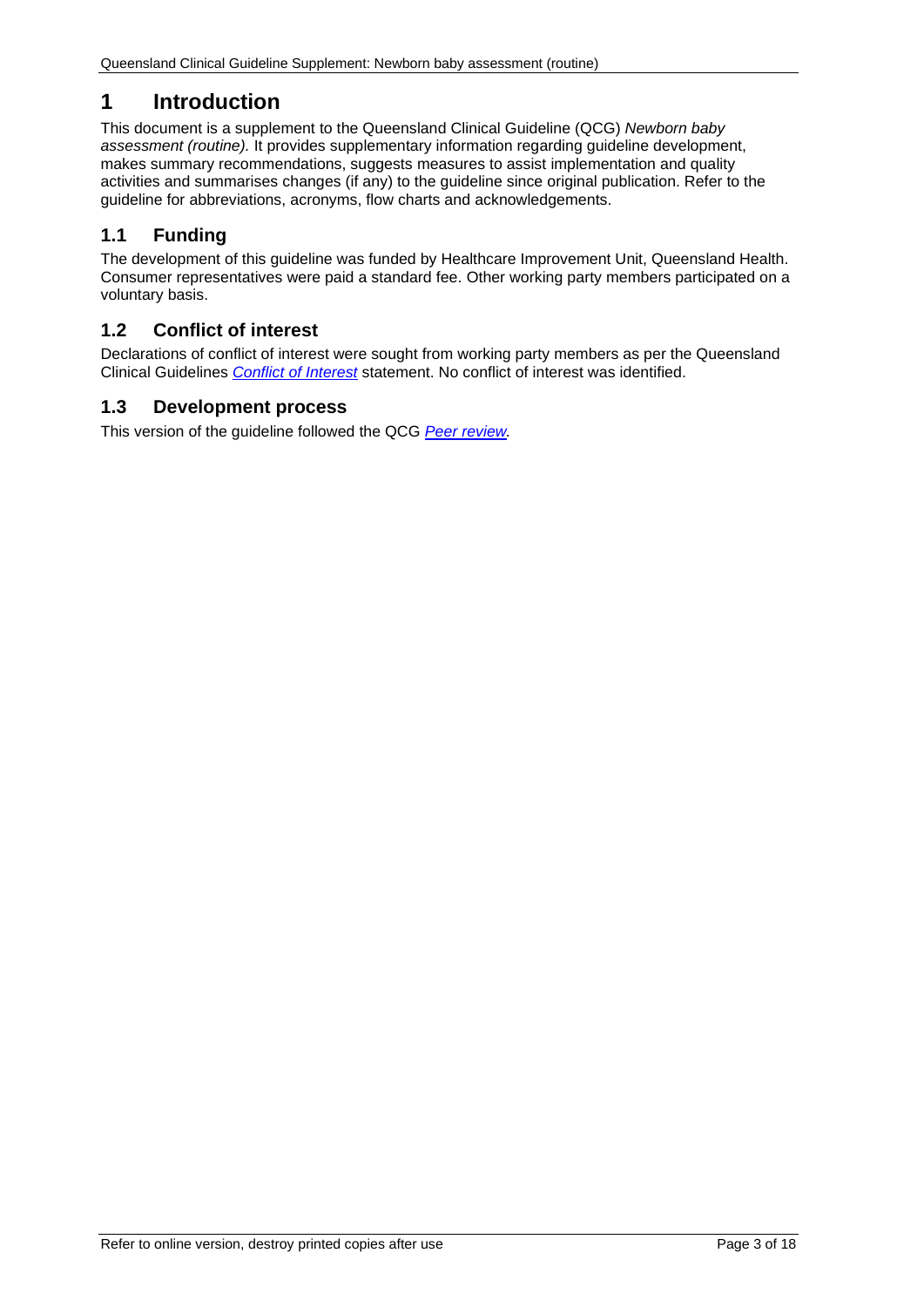# **1.4 Summary of changes**

Queensland clinical guidelines are reviewed every 5 years or earlier if significant new evidence emerges. [Table 1](#page-3-2) provides a summary of changes made to the guidelines since original publication.

<span id="page-3-2"></span>Table 1. Summary of change

<span id="page-3-1"></span><span id="page-3-0"></span>

| <b>Publication date</b><br>Endorsed by:                                               | <b>Identifier</b> | Summary of major change                                                                                                                                                                                                                                                                                                                                                                                                                                                                                                                                                                                                                                                                                                                                                                                                                                                                                                                                                                                                                                                                                                   |
|---------------------------------------------------------------------------------------|-------------------|---------------------------------------------------------------------------------------------------------------------------------------------------------------------------------------------------------------------------------------------------------------------------------------------------------------------------------------------------------------------------------------------------------------------------------------------------------------------------------------------------------------------------------------------------------------------------------------------------------------------------------------------------------------------------------------------------------------------------------------------------------------------------------------------------------------------------------------------------------------------------------------------------------------------------------------------------------------------------------------------------------------------------------------------------------------------------------------------------------------------------|
| 02/07/2009                                                                            | NN0907.4-V1-R11   | First publication                                                                                                                                                                                                                                                                                                                                                                                                                                                                                                                                                                                                                                                                                                                                                                                                                                                                                                                                                                                                                                                                                                         |
| 22/08/2011                                                                            | MN09.4-V2-R11     | Name and format updates                                                                                                                                                                                                                                                                                                                                                                                                                                                                                                                                                                                                                                                                                                                                                                                                                                                                                                                                                                                                                                                                                                   |
| 25/10/2011                                                                            | MN09.4-V3-R14     | Review date extended until 2014                                                                                                                                                                                                                                                                                                                                                                                                                                                                                                                                                                                                                                                                                                                                                                                                                                                                                                                                                                                                                                                                                           |
| 20/10/2014                                                                            | MN14.4-V4-R19     | First full review<br>Guideline supplement developed                                                                                                                                                                                                                                                                                                                                                                                                                                                                                                                                                                                                                                                                                                                                                                                                                                                                                                                                                                                                                                                                       |
| 17/06/2019                                                                            | MN19.4-V5-R21     | • Re-endorsed as current.<br>• Review date extended 2021                                                                                                                                                                                                                                                                                                                                                                                                                                                                                                                                                                                                                                                                                                                                                                                                                                                                                                                                                                                                                                                                  |
| November 2021<br>Statewide Maternity and<br><b>Neonatal Clinical Network</b><br>(Qld) | MN21.4-V6-R26     | • Peer review.<br>• Formatting and minor rewording<br>• Topics relevant to Standard care guideline removed and cross referenced (e.g. family centred care;<br>clinical standards).<br>• Population guideline applicable to inclusive of newborn babies from 34+0 weeks gestation<br>• Flowchart: Routine newborn assessment<br>o Further investigation box-added FGR/macrosomia<br>o Discharge box re-worded<br>o Newborn baby assessment (routine) from pulse oximetry screening 'is optional' to 'is<br>recommended'<br>• Added Flowchart: Management of newborn baby during pulse oximetry screening for CCHD<br>• Added Flowchart: Flow Chart: Pulse oximetry screening of newborn baby for critical congenital heart<br>disease<br>• Added Flowchart: Newborn bloodspot screening test<br>• Definitions-additional terms included and terminology changes:<br>o From gender to sex<br>o From premature to preterm<br>• Pulse oximetry screening for CCHD<br>o Recommendation for all babies to be offered screening<br>• 2. Initial examination and assessment<br>Added: HIE, newborn observations and hypoglycaemia |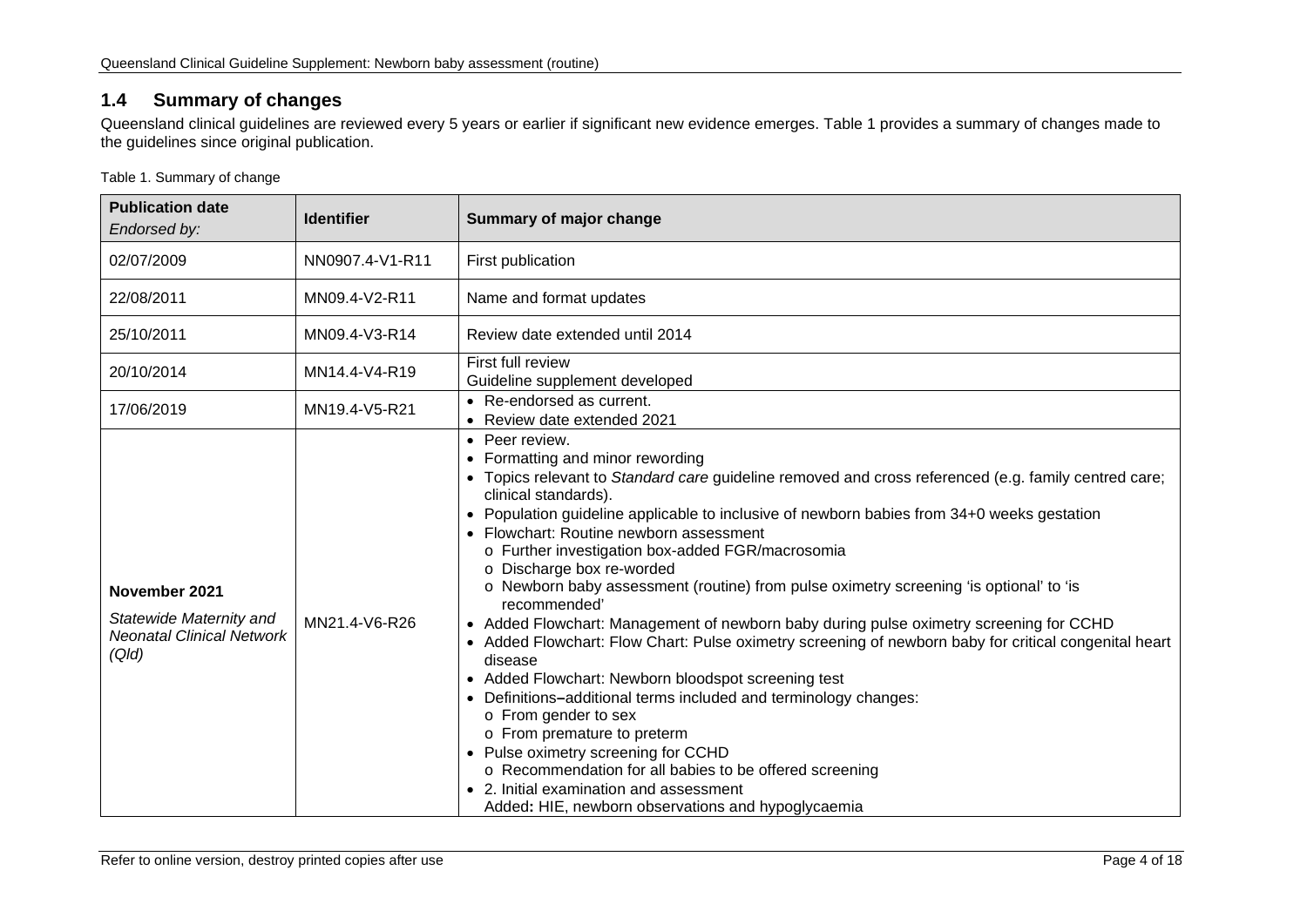| <b>Publication date</b><br>Endorsed by: | <b>Identifier</b> | Summary of major change                                                                 |
|-----------------------------------------|-------------------|-----------------------------------------------------------------------------------------|
|                                         |                   | ● 5 Discharge planning<br>Additional information about NBST and hepatitis B vaccination |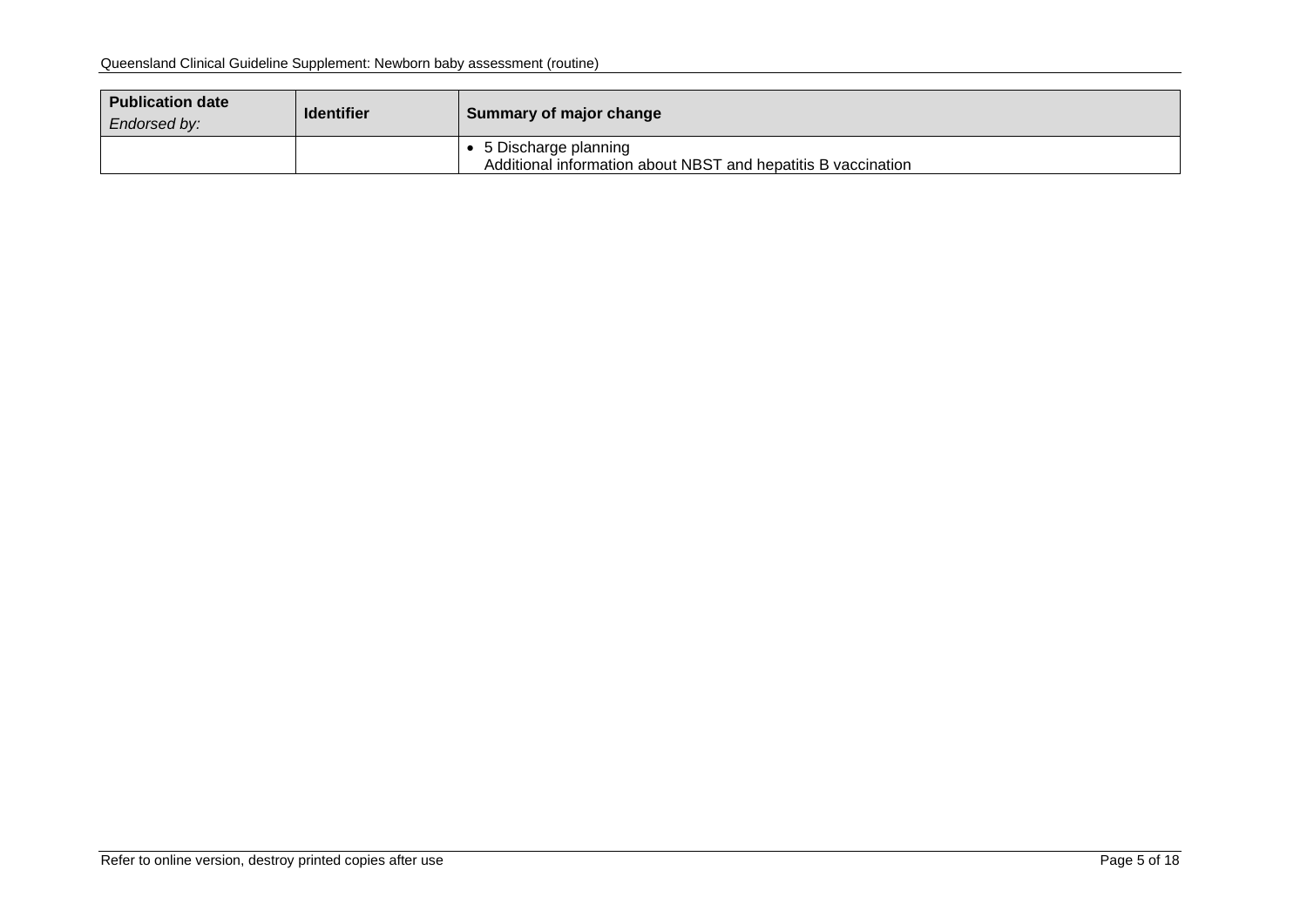# <span id="page-5-0"></span>**2 Methodology**

Queensland Clinical Guidelines (QCG) follows a rigorous process of guideline development. This process was endorsed by the Queensland Health Patient Safety and Quality Executive Committee in December 2009. The guidelines are best described as 'evidence informed consensus guidelines' and draw from the evidence base of existing national and international guidelines and the expert opinion of the working party.

# <span id="page-5-1"></span>**2.1 Topic identification**

The topic was identified as (a priority by the Statewide Maternity and Neonatal Clinical Network) at a (forum in 2009).

# <span id="page-5-2"></span>**2.2 Scope**

<span id="page-5-4"></span>The scope of the guideline was determined using the following framework.

| Table 2. Scope framework |  |
|--------------------------|--|
|--------------------------|--|

| <b>Scope framework</b> |                                                                                                                                                                                                                                                                                                                     |
|------------------------|---------------------------------------------------------------------------------------------------------------------------------------------------------------------------------------------------------------------------------------------------------------------------------------------------------------------|
| <b>Population</b>      | Well and healthy newborn babies greater than or equal to 34+0 weeks<br>gestation                                                                                                                                                                                                                                    |
| <b>Purpose</b>         | Identify relevant evidence related to:<br>• Examination and assessment of the newborn baby, and identification of any<br>anomalies                                                                                                                                                                                  |
| Outcome                | Support:<br>• Complete examination and assessment of the newborn baby<br>• Early identification of any minor and major anomalies<br>• Early referral when indicated                                                                                                                                                 |
| <b>Exclusions</b>      | Detailed educational information about normal and/or abnormal findings<br>related to a newborn baby examination<br>• Additional or specialist examinations or assessment for newborn babies who<br>have a known or suspected condition (e.g. cardiac disease)<br>Specific management of any conditions or anomalies |

## <span id="page-5-3"></span>**2.3 Clinical questions**

The following clinical questions were generated to inform the guideline scope and purpose:

- What are the clinical standards required for newborn baby assessment?
- What are the best practice considerations before and during a newborn baby examination?
- What are the recommended timeframes for performance of the initial and subsequent newborn examinations?
- What routine screening tests are recommended for newborn babies?
- What anomalies require referral and/or follow up?
- What discharge planning is required?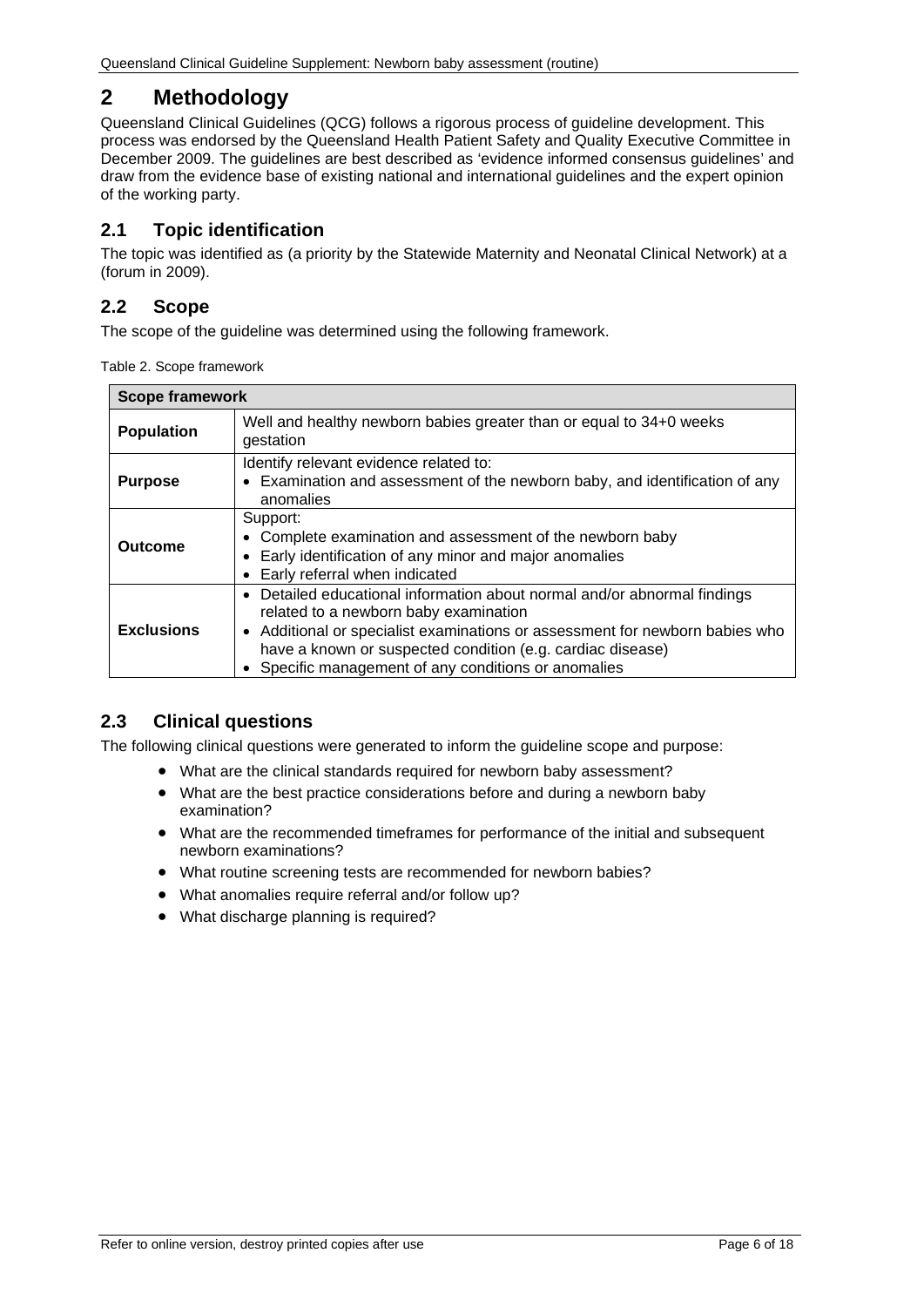# <span id="page-6-0"></span>**2.4 Search strategy**

A search of the literature was conducted during February 2021–March 2021. A further search was conducted in September 2021. The QCG search strategy is an iterative process that is repeated and amended as guideline development occurs (e.g. if additional areas of interest emerge, areas of contention requiring more extensive review are identified or new evidence is identified). All guidelines are developed using a basic search strategy. This involves both a formal and informal approach.

<span id="page-6-2"></span>

| Table 3. Basic search strategy |  |  |  |
|--------------------------------|--|--|--|
|--------------------------------|--|--|--|

| <b>Step</b> |                                                                                                             | <b>Consideration</b>                                                                                                                                                                                                                                                                                                                                                                                                                                                                                                                                            |  |  |
|-------------|-------------------------------------------------------------------------------------------------------------|-----------------------------------------------------------------------------------------------------------------------------------------------------------------------------------------------------------------------------------------------------------------------------------------------------------------------------------------------------------------------------------------------------------------------------------------------------------------------------------------------------------------------------------------------------------------|--|--|
| 1.          | Review clinical guidelines<br>developed by other<br>reputable groups relevant to<br>the clinical speciality | This may include national and/or international guideline<br>$\bullet$<br>writers, professional organisations, government<br>organisations, state based groups.<br>• This assists the guideline writer to identify:<br>o The scope and breadth of what others have found useful<br>for clinicians and informs the scope and clinical question<br>development<br>o Identify resources commonly found in guidelines such as<br>flowcharts, audit criteria and levels of evidence<br>o Identify common search and key terms<br>o Identify common and key references |  |  |
| 2.          | Undertake a foundation<br>search using key search<br>terms                                                  | • Construct a search using common search and key terms<br>identified during Step 1 above<br>Search the following databases<br>$\bullet$<br>o PubMed<br>o CINAHL<br>o Medline<br>o Cochrane Central Register of Controlled Trials<br>o EBSCO<br>o Embase<br>Studies published in English less than or equal to 5 years<br>previous are reviewed in the first instance. Other years<br>may be searched as are relevant to the topic<br>• Save and document the search<br>Add other databases as relevant to the clinical area                                     |  |  |
| 3.          | Develop search word list for<br>each clinical question                                                      | • This may require the development of clinical sub-questions<br>beyond those identified in the initial scope.<br>• Using the foundation search performed at Step 2 as the<br>baseline search framework, refine the search using the<br>specific terms developed for the clinical question<br>• Save and document the search strategy undertaken for<br>each clinical question                                                                                                                                                                                   |  |  |
| 4.          | Other search strategies                                                                                     | • Search the reference lists of reports and articles for<br>additional studies<br>Access other sources for relevant literature<br>o Known resource sites<br>o Internet search engines<br>o Relevant textbooks                                                                                                                                                                                                                                                                                                                                                   |  |  |

#### <span id="page-6-1"></span>**2.4.1 Keywords**

The following keywords were used in the basic search strategy: Newborn assessment, newborn check, congenital, newborn examination, pulse oximetry. Other keywords may have been used for specific aspects of the guideline.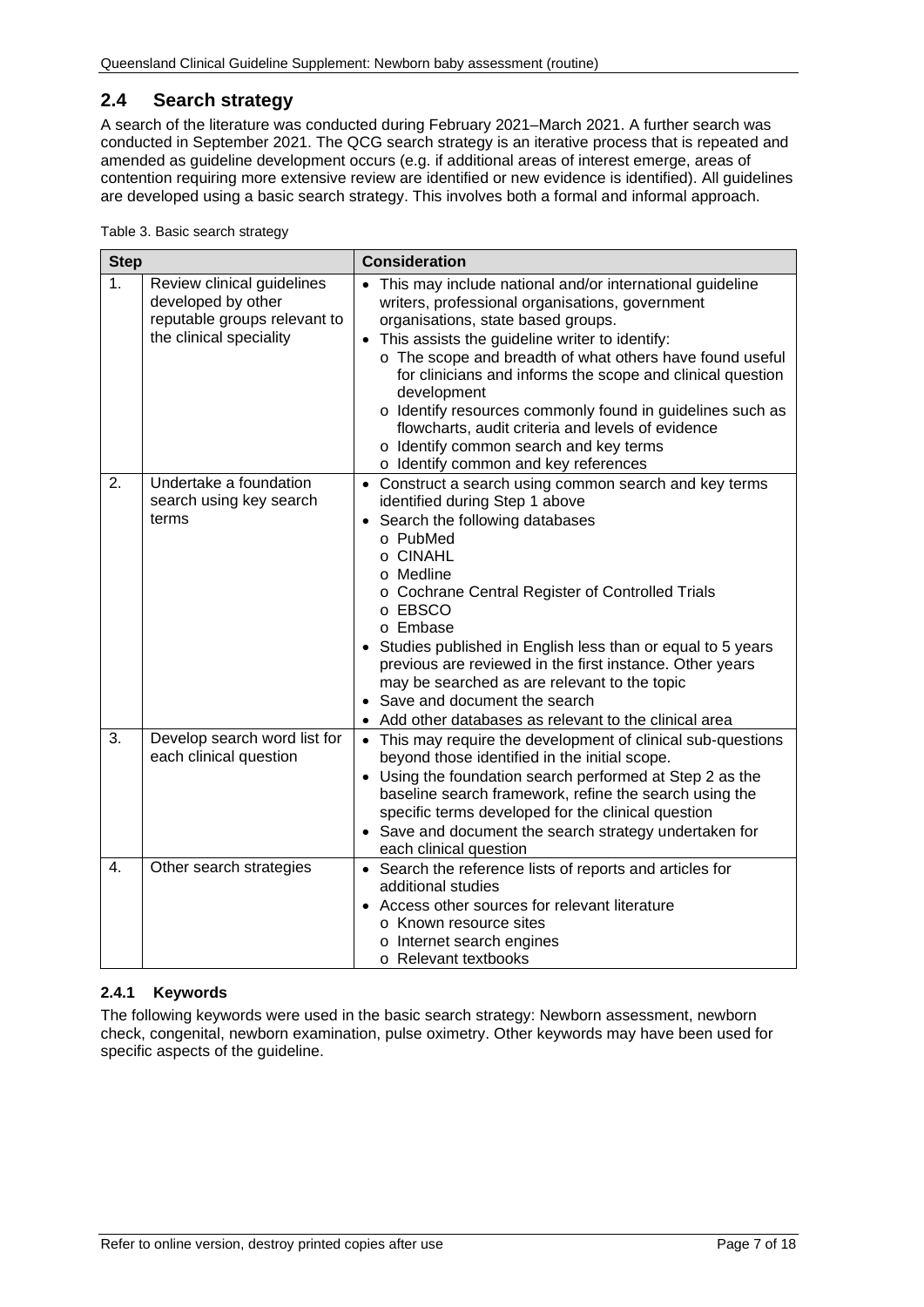# <span id="page-7-0"></span>**2.5 Consultation**

<span id="page-7-3"></span>Major consultative and development processes occurred between April 2021 and September 2021.

| <b>Activity</b><br><b>Process</b>  |                                                                                                                                                                                                                                                                                                                                                                                                                                                                                  |
|------------------------------------|----------------------------------------------------------------------------------------------------------------------------------------------------------------------------------------------------------------------------------------------------------------------------------------------------------------------------------------------------------------------------------------------------------------------------------------------------------------------------------|
| Original<br>development            | • Original consultative and development processes occurred between<br>February 2021 and September 2021<br>This included formation of a working party and statewide consultation as<br>$\bullet$<br>per usual QCG process<br>• A survey of clinician opinion was also conducted                                                                                                                                                                                                   |
| <b>Decision for peer</b><br>review | • A review of the guideline scope, clinical questions and current literature<br>was undertaken in March 2021<br>• Areas of clinical practice change were identified<br>Clinical leads<br>$\bullet$<br>o Reviewed the previous scope and version of the guideline<br>o Reviewed identified areas of clinical practice change<br>o Confirmed aspects of the guideline for update and new inclusions<br>o Reached consensus agreement that a peer review process was<br>appropriate |
| <b>Consultation</b>                | Expert clinicians and a consumer representative were identified by the<br>٠<br>clinical leads and invited to peer review the updated guideline in April<br>2021<br>Most invited members accepted<br>٠                                                                                                                                                                                                                                                                            |

| Table 4. Major guideline development processes |  |  |  |  |  |
|------------------------------------------------|--|--|--|--|--|
|------------------------------------------------|--|--|--|--|--|

#### <span id="page-7-1"></span>**2.6 Endorsement**

The guideline was endorsed by the:

- Queensland Clinical Guidelines Steering Committee in November 2021
- Statewide Maternity and Neonatal Clinical Network (Queensland) in November 2021

#### <span id="page-7-2"></span>**2.7 Citation**

The recommended citation of Queensland Clinical Guidelines is in the following format:

Queensland Clinical Guidelines. [**Insert Guideline Title**]. Guideline No. [**Insert Guideline Number**]. Queensland Health. [**Insert Year of Publication**]. Available from: [www.health.qld.gov.au/qcg.](http://www.health.qld.gov.au/qcg)

#### **EXAMPLE:**

Queensland Clinical Guidelines. Normal birth. Guideline No. MN17.25-V3-R22. Queensland Health 2017. Available from: [www.health.qld.gov.au/qcg.](http://www.health.qld.gov.au/qcg)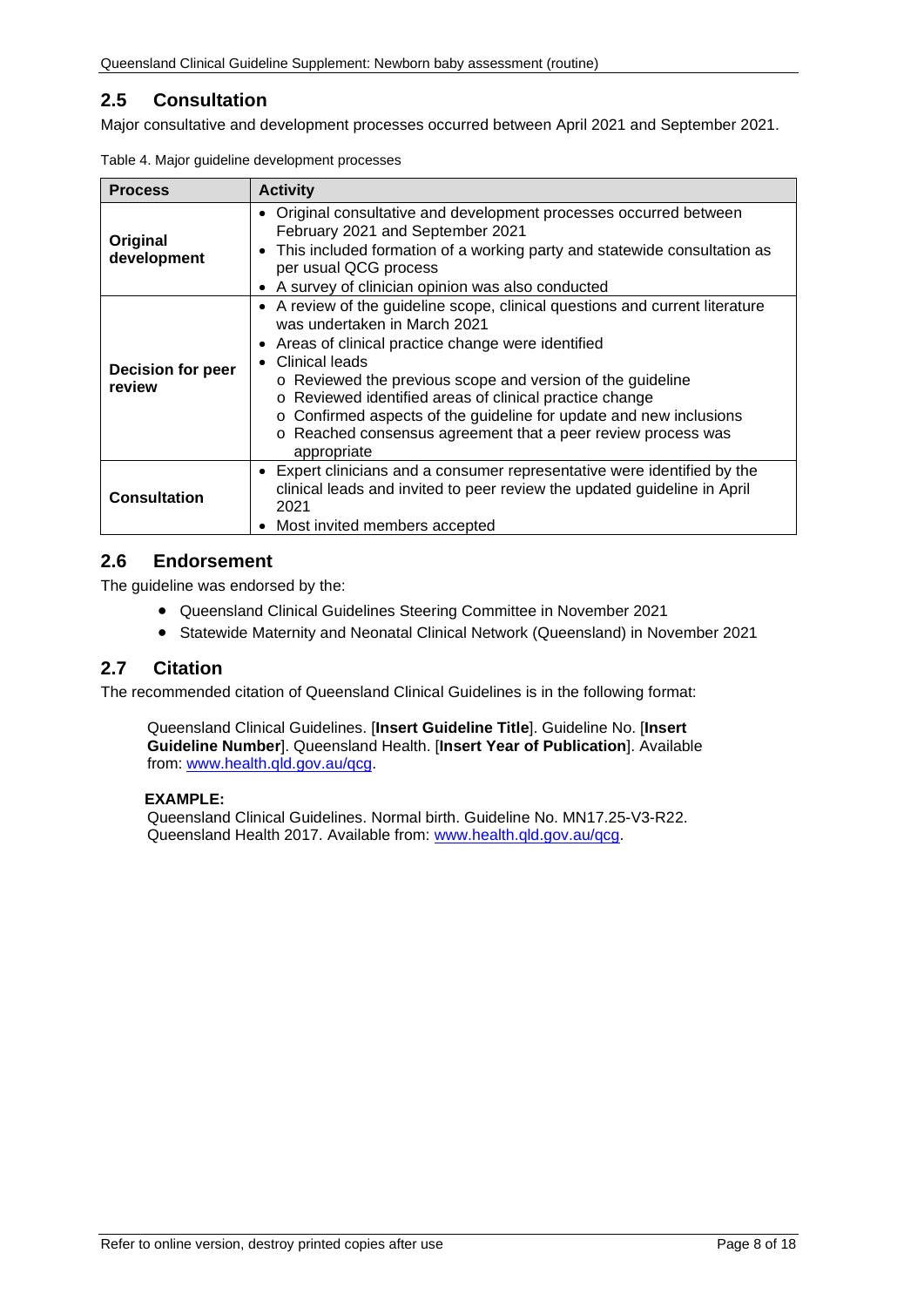# <span id="page-8-0"></span>**3 Levels of evidence**

The levels of evidence identified by the GRADE system were used to inform the summary recommendations.

Note that the 'consensus' definition in [Table 5. Levels of evidence \(GRADE\)](#page-8-2) relates to forms of evidence that are not identified by the GRADE system and/or that arise from the clinical experience of the guideline's clinical lead(s) and working party.

<span id="page-8-2"></span>Table 5. Levels of evidence (GRADE)

|                  | <b>GRADE Levels of evidence</b>                                                                                                                                                                                                                               |
|------------------|---------------------------------------------------------------------------------------------------------------------------------------------------------------------------------------------------------------------------------------------------------------|
| $1 + +$          | Evidence obtained from high quality meta-analyses, systematic reviews of<br>RCTs, or RCTs with a very low risk of bias.                                                                                                                                       |
| $1+$             | Evidence obtained from well conducted meta-analyses, systematic reviews<br>of RCTs, or RCTs with a low risk of bias.                                                                                                                                          |
|                  | Evidence obtained from meta-analyses, systematic reviews or RCTs, or RCTs<br>with a high risk of bias.                                                                                                                                                        |
| $2 + +$          | Evidence obtained from high quality systematic reviews of case-control or<br>cohort studies or high quality case-control or cohort studies with a<br>very low risk of confounding, bias, or chance and a high probability that the<br>relationship is causal. |
| $2+$             | Evidence obtained from well conducted case-control or cohort studies with<br>a low risk of confounding, bias, or chance and a moderate probability that the<br>relationship is causal.                                                                        |
| $2 -$            | Evidence obtained from case-control or cohort studies with a high risk of<br>confounding, bias, or chance and a significant risk that the relationship is not<br>causal.                                                                                      |
| 3                | Evidence obtained from non-analytic studies, e.g. case reports, case series.                                                                                                                                                                                  |
| 4                | Expert opinion.                                                                                                                                                                                                                                               |
| <b>Consensus</b> | Agreement between clinical lead, working party and other clinical experts.                                                                                                                                                                                    |

## <span id="page-8-1"></span>**3.1 Summary recommendations**

Summary recommendations and levels of evidence are outlined in Table 6. [Summary](#page-8-3)  [recommendations.](#page-8-3)

<span id="page-8-3"></span>Table 6. Summary recommendations

|                | <b>Recommendations</b>                                                                                   | <b>GRADE of evidence</b> |
|----------------|----------------------------------------------------------------------------------------------------------|--------------------------|
| 1.             | Observe baby during first few hours after birth using newborn<br>early warning tool (NEWT)               | Consensus                |
| 2.             | Perform a full and detailed examination of the newborn baby<br>within 48 hours of birth                  | Consensus                |
| 3.             | Involve the parents in the examination and discuss the<br>purpose, process, timing and outcome with them | Consensus                |
| 4.             | Use a systematic head to toe and front to back approach                                                  | Consensus                |
| 5.             | Offer all babies a newborn hearing screen                                                                | Consensus                |
| 6.             | Offer all babies pulse oximetry screening for congenital heart<br>disease                                | Consensus                |
| 7 <sub>1</sub> | Offer all babies a newborn bloodspot screening test at 48–72<br>hours of age and repeat as indicated     | Consensus                |
| 8.             | Document and communicate relevant findings with other health<br>care providers                           | Consensus                |
| 9.             | If serious anomaly is identified refer the baby urgently for<br>review and management                    | Consensus                |
| 10.            | Discuss relevant parenting and health education issues with<br>the baby's parent(s) prior to discharge   | Consensus                |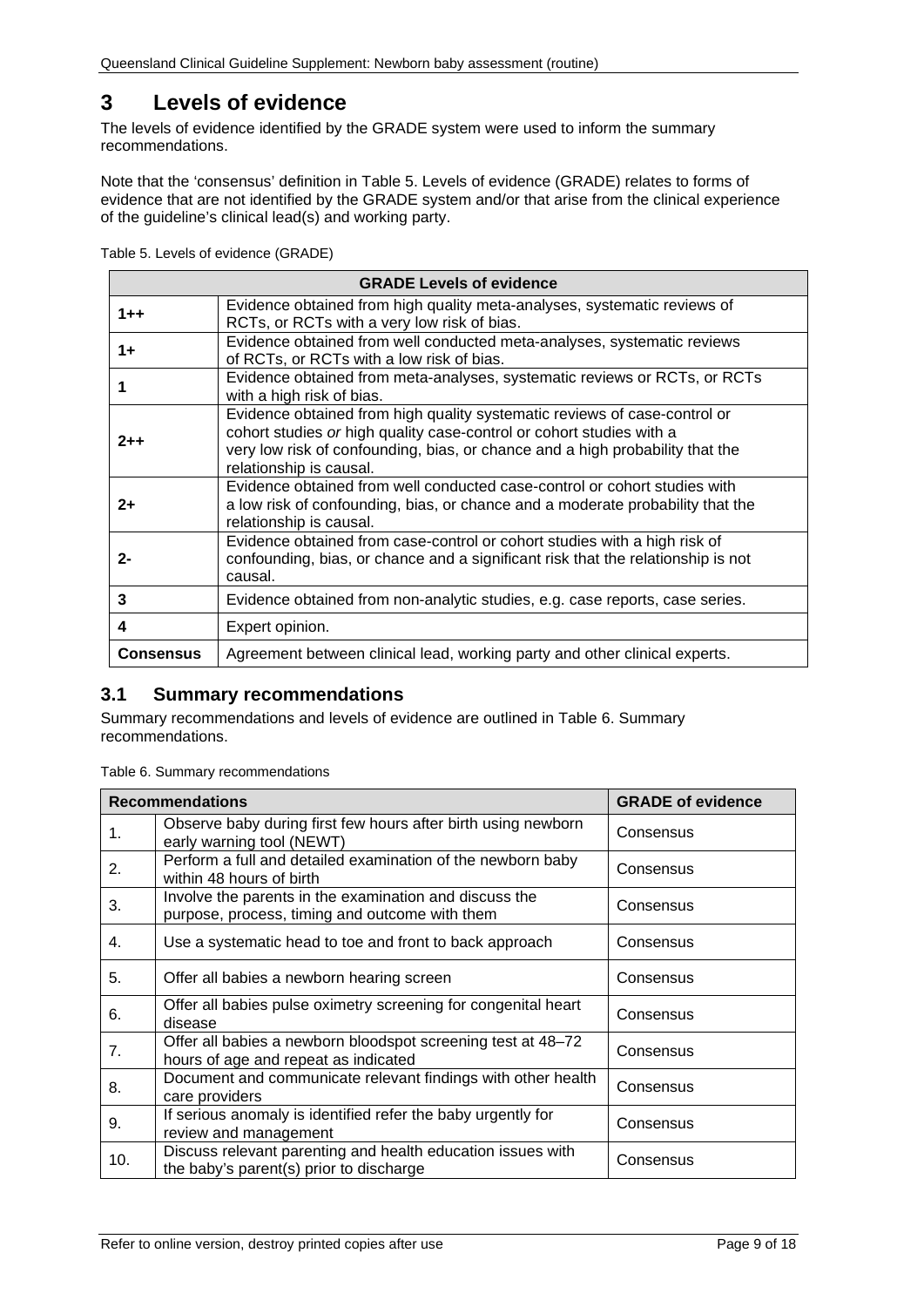# <span id="page-9-0"></span>**4 Implementation**

This guideline is applicable to all Queensland public and private maternity facilities. It can be downloaded in Portable Document Format (PDF) from [www.health.qld.gov.au/qcg](http://www.health.qld.gov.au/qcg)

#### <span id="page-9-1"></span>**4.1 Guideline resources**

The following guideline components are provided on the website as separate resources:

- Flowchart: Routine newborn baby assessment
- Flowchart: Management of newborn baby during pulse oximetry screening for CCHD
- Flowchart: Pulse oximetry screening of newborn baby for critical congenital heart disease
- Flowchart: Newborn bloodspot screening test
- Education resource: Newborn baby assessment (routine)
- Knowledge assessment: Newborn baby assessment (routine)
- Auditing resources: Newborn baby assessment (routine)
- Parent information: Newborn baby assessment
- Parent information: Newborn bloodspot screening test

#### <span id="page-9-2"></span>**4.2 Suggested resources**

During the development process stakeholders identified additional resources with potential to complement and enhance guideline implementation and application. The following resources have not been sourced or developed by QCG but are suggested as complimentary to the guideline:

- Training and assessment resources for clinicians to underate full newborn examination
- Local protocols for pulse oximetry screening
- Local protocols for management of newborn blood spot screening tests

#### <span id="page-9-3"></span>**4.3 Implementation measures**

Suggested activities to assist implementation of the guideline are outlined below.

#### <span id="page-9-4"></span>**4.3.1 Implications for implementation**

The following areas may have implications for local implementation of the guideline recommendations. It is suggested they be considered for successful guideline implementation.

- Economic considerations including opportunity costs
- Human resource requirements including clinician skill mix and scope of practice
- Clinician education and training
- Equipment and consumables purchase and maintenance
- Consumer acceptance
- Model of care and service delivery

#### <span id="page-9-5"></span>**4.3.2 QCG measures**

- Notify Chief Executive Officer and relevant stakeholders
- Monitor emerging new evidence to ensure guideline reflects contemporaneous practice
- Capture user feedback
- Record and manage change requests

#### <span id="page-9-6"></span>**4.3.3 Hospital and Health Service measures**

Initiate, promote and support local systems and processes to integrate the guideline into clinical practice, including:

- Hospital and Health Service (HHS) Executive endorse the guidelines and their use in the HHS and communicate this to staff
- Promote the introduction of the guideline to relevant health care professionals
- Support education and training opportunities relevant to the guideline and service capabilities
- Align clinical care with guideline recommendations
- Undertake relevant implementation activities as outlined in the *Guideline implementation checklist* available at [www.health.qld.gov.au/qcg](http://www.health.qld.gov.au/qcg)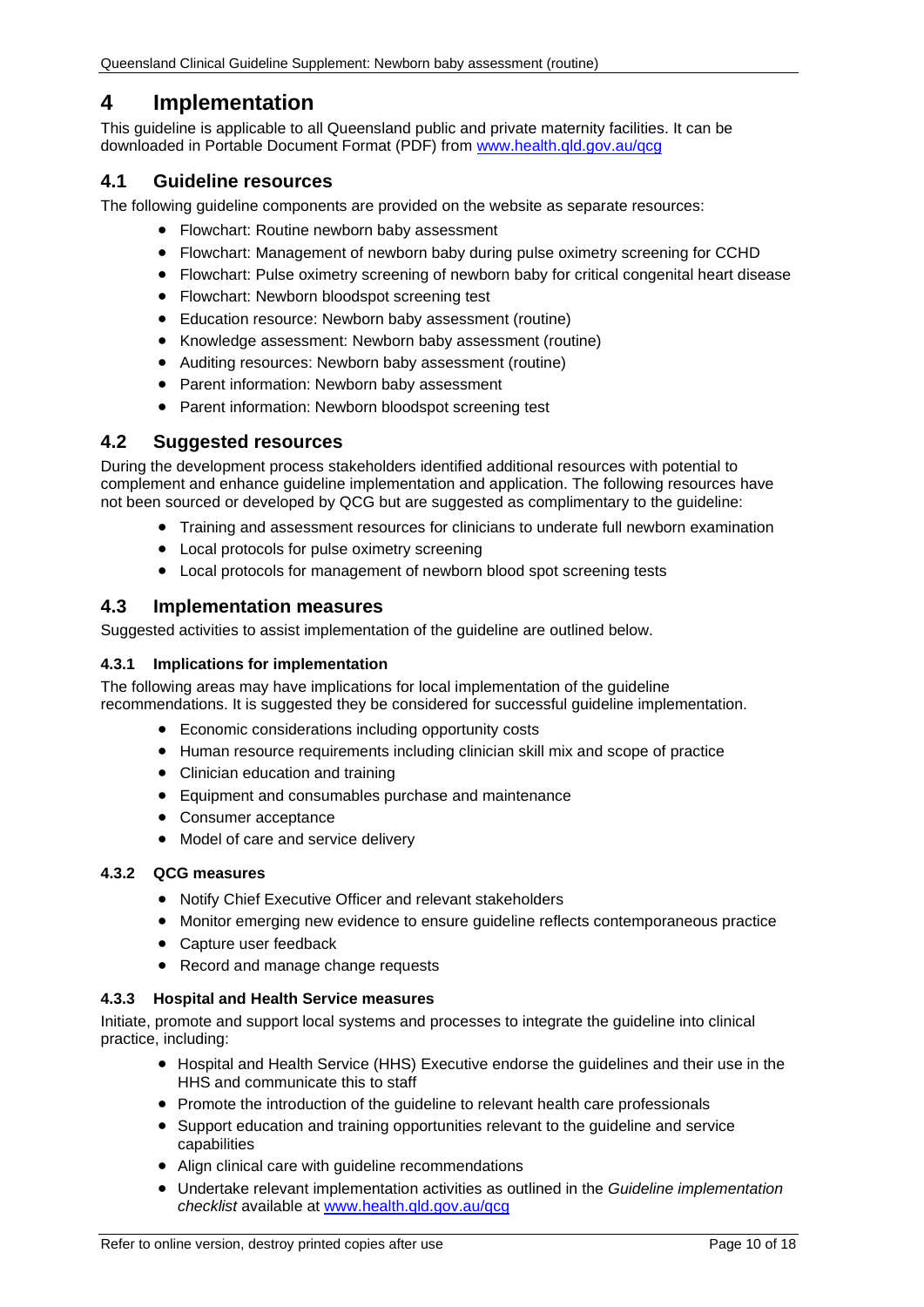#### <span id="page-10-0"></span>**4.4 Quality measures**

Auditing of guideline recommendations and content assists with identifying quality of care issues and provides evidence of compliance with the National Safety and Quality Health Service (NSQHS)Standards1 [Refer to Table 7. [NSQHS Standard 1\]](#page-10-2). Suggested audit and quality measures are identified in [Table 8. Clinical quality measures.](#page-10-3)

<span id="page-10-2"></span>Table 7. NSQHS Standard 1

| NSQHS Standard 1: Clinical governance         |                                                                                                                                                                                           |  |
|-----------------------------------------------|-------------------------------------------------------------------------------------------------------------------------------------------------------------------------------------------|--|
| <b>Clinical performance and effectiveness</b> |                                                                                                                                                                                           |  |
| Criterion 1.27:                               | <b>Actions required:</b>                                                                                                                                                                  |  |
| Evidence based care                           | Provide clinicians with ready access to best-practice<br>a.<br>guidelines, integrated care pathways, clinical pathways and<br>decision support tools relevant to their clinical practice  |  |
|                                               | Support clinicians to use the best available evidence,<br>b.<br>including relevant clinical care standards developed by the<br>Australian Commission on Safety and Quality in Health Care |  |

<span id="page-10-3"></span>The following clinical quality measures are suggested:

Table 8. Clinical quality measures

| <b>No</b> | <b>Audit criteria</b>                                                                                           | <b>Guideline section</b>                                             |
|-----------|-----------------------------------------------------------------------------------------------------------------|----------------------------------------------------------------------|
| 1.        | Proportion of babies who have a completed NEWT                                                                  | 2 Initial examination and<br>assessment after birth<br>3.3.1 History |
| 2.        | Proportion of babies who have a full newborn baby<br>examination at 48 hours of age                             | 3.1 Timing of<br>assessment                                          |
| 3.        | Proportion of babies who have a CCHD pulse oximetry<br>screening within recommended timeframes                  | 3.2 Pulse oximetry<br>screening                                      |
| 4.        | Proportion of babies who have their red reflex assessed                                                         | 3.4 Physical<br>examination                                          |
| 5.        | Proportion of clinicians (when assessed) who perform a head<br>to toe and front to back examination of the baby | 3.4 Physical<br>examination                                          |
| 6.        | Proportion of babies offered a newborn hearing screen                                                           | 5.1 Screening newborn                                                |
| 7.        | Proportion of babies who have a satisfactory first collection of<br>the NBST                                    | 5.1 Screening newborn                                                |

## <span id="page-10-1"></span>**4.5 Areas for future research**

During development the following areas where identified as having limited or poor quality evidence to inform clinical decision making. Further research in these areas may be useful.

• Nil identified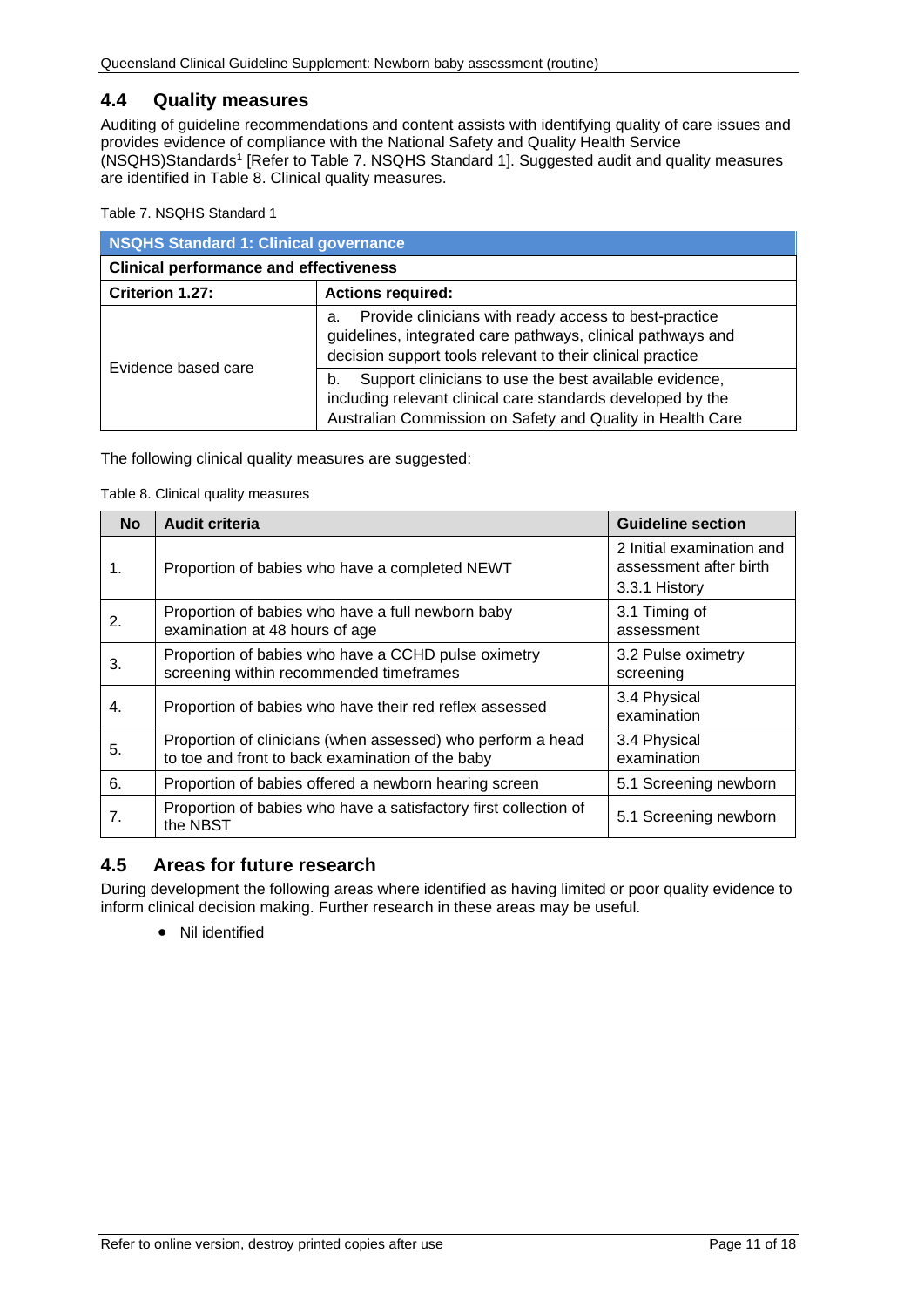# **4.6 Safety and quality**

In conjunction with the Queensland Clinical Guideline *Standard care2*, implementation of this guideline provides evidence of compliance with the National Safety and Quality Health Service Standards and Australian Council on Healthcare Standards.<sup>1</sup>

Table 9. NSQHS/EQuIPNational Criteria

<span id="page-11-1"></span><span id="page-11-0"></span>

| <b>Actions required</b><br><b>NSQHS/EQuIPNational Criteria</b>                                                                                                                                                                   |                                                                                                                                                                                                                                                                                                                                                                                                                                                                           | $\boxtimes$ Evidence of compliance                                                                                                                                                                                                                                                                                                                                                                                                                                                                  |  |
|----------------------------------------------------------------------------------------------------------------------------------------------------------------------------------------------------------------------------------|---------------------------------------------------------------------------------------------------------------------------------------------------------------------------------------------------------------------------------------------------------------------------------------------------------------------------------------------------------------------------------------------------------------------------------------------------------------------------|-----------------------------------------------------------------------------------------------------------------------------------------------------------------------------------------------------------------------------------------------------------------------------------------------------------------------------------------------------------------------------------------------------------------------------------------------------------------------------------------------------|--|
| <b>NSQHS Standard 1: Clinical governance</b>                                                                                                                                                                                     |                                                                                                                                                                                                                                                                                                                                                                                                                                                                           |                                                                                                                                                                                                                                                                                                                                                                                                                                                                                                     |  |
| Patient safety and quality systems<br>Safety and quality systems are<br>integrated with governance processes<br>to enable organisations to actively<br>manage and improve the safety and<br>quality of health care for patients. | Diversity and high risk groups<br>1.15 The health service organisation:<br>a. Identifies the diversity of the consumers using its services<br>b. Identifies groups of patients using its services who are at higher<br>risk of harm<br>c. Incorporates information on the diversity of its consumers and<br>higher-risk groups into the planning and delivery of care                                                                                                     | Assessment and care appropriate to the cohort of patients is<br>☑<br>identified in the guideline<br>High risk groups are identified in the guideline<br>☑<br>The guideline is based on the best available evidence<br>☑                                                                                                                                                                                                                                                                             |  |
| <b>Clinical performance and</b><br>effectiveness<br>The workforce has the right<br>qualifications, skills and supervision to<br>provide safe, high-quality health care to<br>patients.                                           | <b>Evidence based care</b><br>1.27 The health service organisation has processes that:<br>a. Provide clinicians with ready access to best-practice guidelines,<br>integrated care pathways, clinical pathways and decision support<br>tools relevant to their clinical practice<br>b. Support clinicians to use the best available evidence, including<br>relevant clinical care standards developed by the Australian<br>Commission on Safety and Quality in Health Care | Queensland Clinical Guidelines is funded by Queensland Health<br>☑<br>to develop clinical guidelines relevant to the service line to guide<br>safe patient care across Queensland<br>The guideline provides evidence-based and best practice<br>☑<br>recommendations for care<br>The guideline is endorsed for use in Queensland Health<br>☑<br>facilities.<br>A desktop icon is available on every Queensland Health<br>☑<br>computer desktop to provide quick and easy access to the<br>quideline |  |
|                                                                                                                                                                                                                                  | Performance management<br>1.22 The health service organisation has valid and reliable<br>performance review processes that:<br>a. Require members of the workforce to regularly take part in a<br>review of their performance<br>b. Identify needs for training and development in safety and quality<br>c. Incorporate information on training requirements into the<br>organisation's training system                                                                   | The guideline has accompanying educational resources to<br>☑<br>support ongoing safety and quality education for identified<br>professional and personal development. The resources are<br>freely available on the internet http://www.health.qld.gov.au/qcg                                                                                                                                                                                                                                        |  |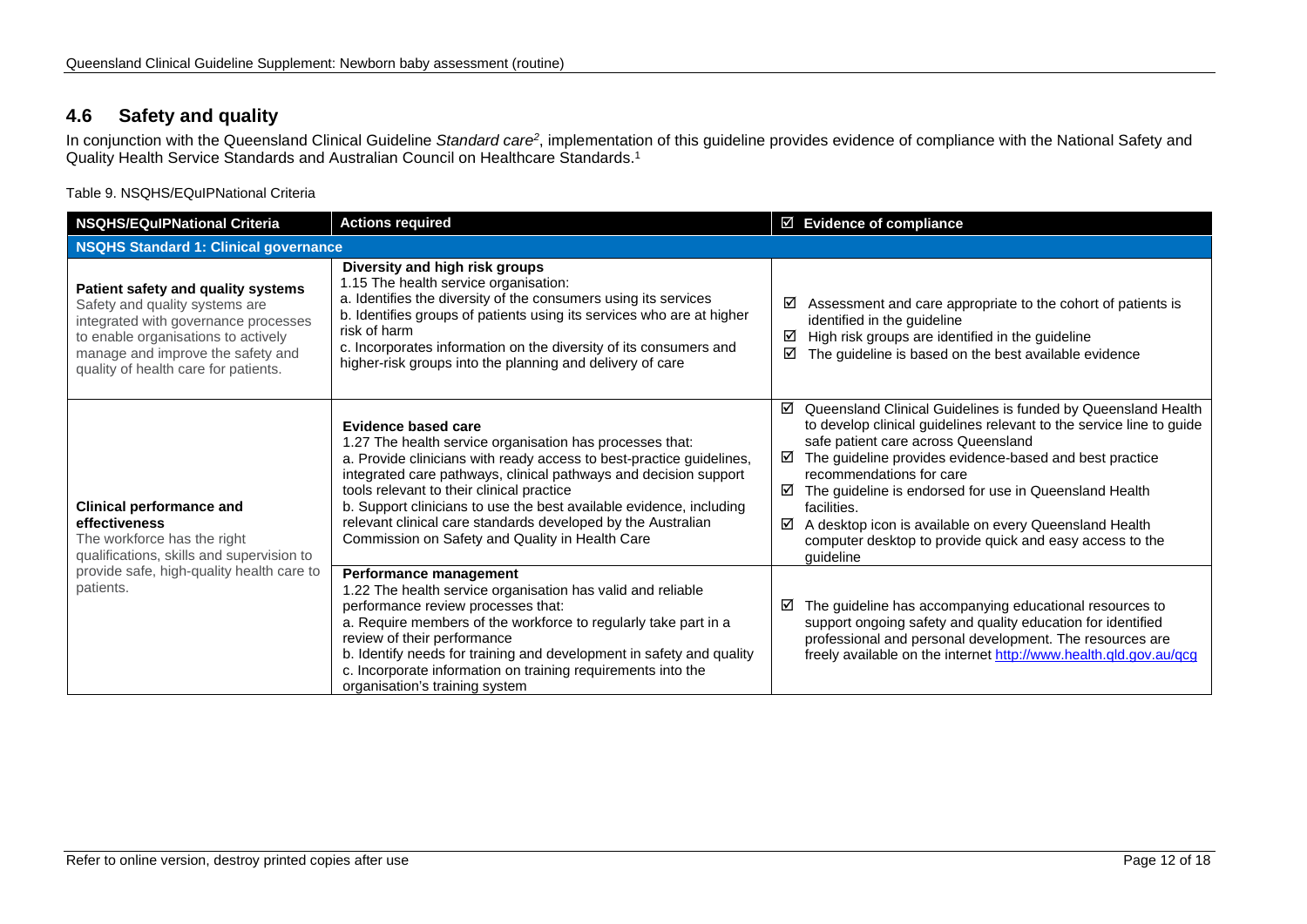| <b>Actions required</b><br><b>NSQHS/EQuIPNational Criteria</b>                                                                                                                                                                   |                                                                                                                                                                                                                                                                                                                                                                                                                                                                                                                                                                                                                                                                                                                                                                                                                                                                                                                                                                                                 | $\boxtimes$ Evidence of compliance                                                                                                                                                                                                                                                                                                                                                                                                                                              |  |  |
|----------------------------------------------------------------------------------------------------------------------------------------------------------------------------------------------------------------------------------|-------------------------------------------------------------------------------------------------------------------------------------------------------------------------------------------------------------------------------------------------------------------------------------------------------------------------------------------------------------------------------------------------------------------------------------------------------------------------------------------------------------------------------------------------------------------------------------------------------------------------------------------------------------------------------------------------------------------------------------------------------------------------------------------------------------------------------------------------------------------------------------------------------------------------------------------------------------------------------------------------|---------------------------------------------------------------------------------------------------------------------------------------------------------------------------------------------------------------------------------------------------------------------------------------------------------------------------------------------------------------------------------------------------------------------------------------------------------------------------------|--|--|
| <b>NSQHS Standard 1: Clinical governance</b>                                                                                                                                                                                     |                                                                                                                                                                                                                                                                                                                                                                                                                                                                                                                                                                                                                                                                                                                                                                                                                                                                                                                                                                                                 |                                                                                                                                                                                                                                                                                                                                                                                                                                                                                 |  |  |
| Patient safety and quality systems<br>Safety and quality systems are<br>integrated with governance processes<br>to enable organisations to actively<br>manage and improve the safety and<br>quality of health care for patients. | <b>Policies and procedures</b><br>1.7 The health service organisation uses a risk management<br>approach to:<br>a. Set out, review, and maintain the currency and effectiveness of,<br>policies, procedures and protocols<br>b. Monitor and take action to improve adherence to policies,<br>procedures and protocols<br>c. Review compliance with legislation, regulation and jurisdictional<br>requirements                                                                                                                                                                                                                                                                                                                                                                                                                                                                                                                                                                                   | $\boxtimes$ QCG has established processes to review and maintain all<br>guidelines and associated resources<br>Change requests are managed to ensure currency of published<br>☑<br>guidelines<br>$\boxtimes$ Implementation tools and checklist are provided to assist with<br>adherence to guidelines<br>Suggested audit criteria are provided in guideline supplement<br>☑<br>The guidelines comply with legislation, regulation and<br>☑<br>jurisdictional requirements      |  |  |
| <b>NSQHS Standard 2: Partnering with Consumers</b>                                                                                                                                                                               |                                                                                                                                                                                                                                                                                                                                                                                                                                                                                                                                                                                                                                                                                                                                                                                                                                                                                                                                                                                                 |                                                                                                                                                                                                                                                                                                                                                                                                                                                                                 |  |  |
| <b>Health literacy</b><br>Health service organisations<br>communicate with consumers in a way<br>that supports effective partnerships.                                                                                           | Communication that supports effective partnerships<br>2.8 The health service organisation uses communication<br>mechanisms that are tailored to the diversity of the consumers who<br>use its services and, where relevant, the diversity of the local<br>community<br>2.9 Where information for patients, carers, families and consumers<br>about health and health services is developed internally, the<br>organisation involves consumers in its development and review<br>2.10 The health service organisation supports clinicians to<br>communicate with patients, carers, families and consumers about<br>health and health care so that:<br>a. Information is provided in a way that meets the needs of patients,<br>carers, families and consumers<br>b. Information provided is easy to understand and use<br>c. The clinical needs of patients are addressed while they are in the<br>health service organisation<br>d. Information needs for ongoing care are provided on discharge | $\boxtimes$ Consumer consultation was sought and obtained during the<br>development of the guideline. Refer to the acknowledgement<br>section of the guideline for details<br>$\boxtimes$ Consumer information is developed to align with the guideline<br>and included consumer involvement during development and<br>review<br>☑<br>The consumer information was developed using plain English<br>and with attention to literacy and ease of reading needs of the<br>consumer |  |  |
| Partnering with consumers in<br>organisational design and<br>governance<br>Consumers are partners in the design<br>and governance of the organisation.                                                                           | Partnerships in healthcare governance planning, design,<br>measurement and evaluation<br>2.11 The health service organisation:<br>a. Involves consumers in partnerships in the governance of, and to<br>design, measure and evaluate, health care<br>b. Has processes so that the consumers involved in these<br>partnerships reflect the diversity of consumers who use the service<br>or, where relevant, the diversity of the local community<br>2.14 The health service organisation works in partnership with<br>consumers to incorporate their views and experiences into training<br>and education for the workforce                                                                                                                                                                                                                                                                                                                                                                     | $\boxtimes$ Consumers are members of guideline working parties<br>$\boxtimes$ The guideline is based on the best available evidence<br>$\boxtimes$ The guidelines and consumer information are endorsed by the<br>QCG and Queensland Statewide Maternity and Neonatal Clinical<br>Network Steering Committees which includes consumer<br>membership                                                                                                                             |  |  |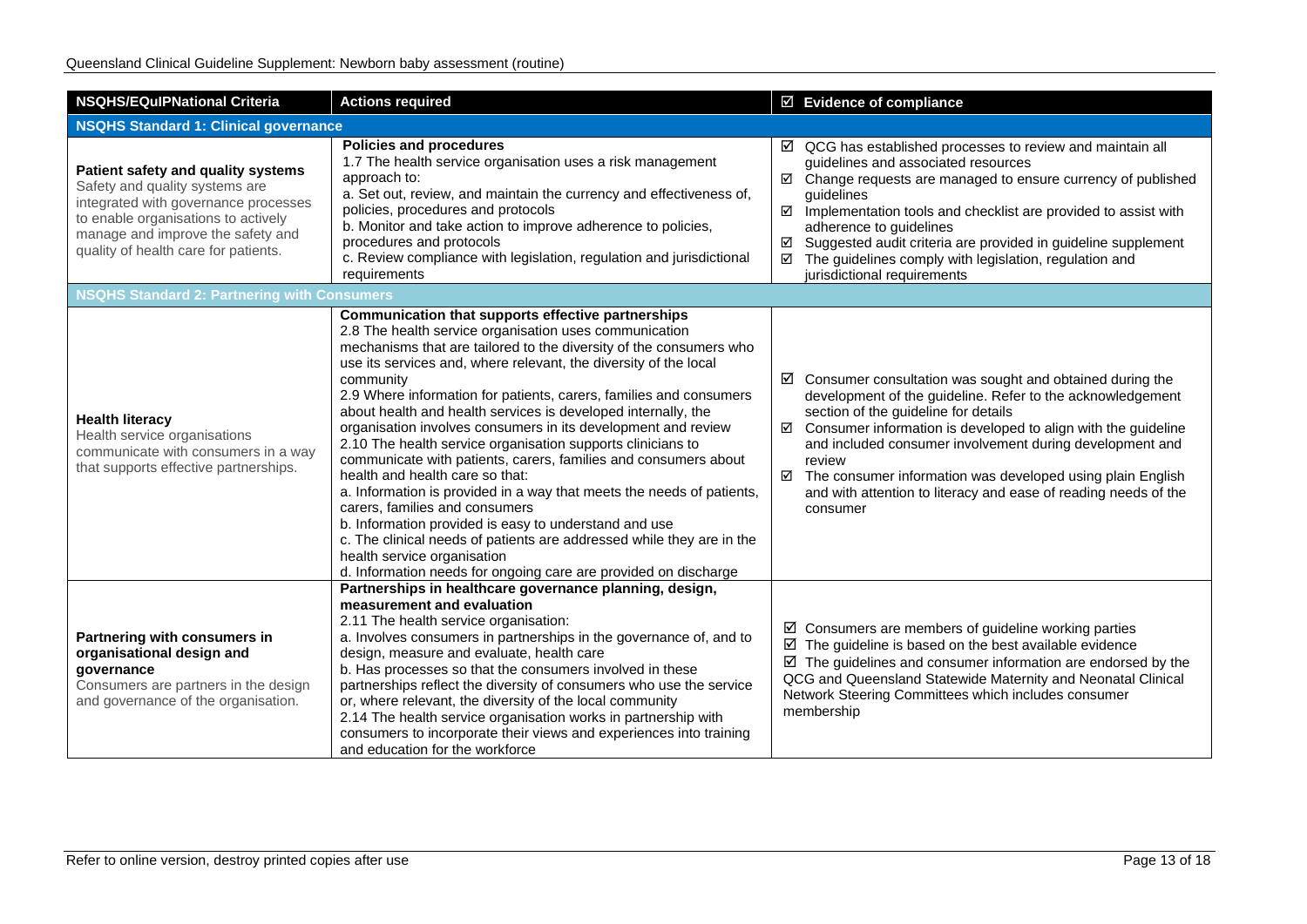| <b>NSQHS/EQulPNational Criteria</b>                                                                                                                                                                                                                                                                                 | <b>Actions required</b>                                                                                                                                                                                                                                                                                                                                                                                                                                                                                                                                                                                                              |             | $\boxtimes$ Evidence of compliance                                                                                                                                                                                                                                                                                                                                                                    |
|---------------------------------------------------------------------------------------------------------------------------------------------------------------------------------------------------------------------------------------------------------------------------------------------------------------------|--------------------------------------------------------------------------------------------------------------------------------------------------------------------------------------------------------------------------------------------------------------------------------------------------------------------------------------------------------------------------------------------------------------------------------------------------------------------------------------------------------------------------------------------------------------------------------------------------------------------------------------|-------------|-------------------------------------------------------------------------------------------------------------------------------------------------------------------------------------------------------------------------------------------------------------------------------------------------------------------------------------------------------------------------------------------------------|
| <b>NSQHS Standard 4: Medication safety</b>                                                                                                                                                                                                                                                                          |                                                                                                                                                                                                                                                                                                                                                                                                                                                                                                                                                                                                                                      |             |                                                                                                                                                                                                                                                                                                                                                                                                       |
| Clinical governance and quality<br>improvement to support medication<br>management<br>Organisation-wide systems are used to<br>support and promote safety for<br>procuring, supplying, storing,<br>compounding, manufacturing,<br>prescribing, dispensing, administering<br>and monitoring the effects of medicines | Integrating clinical governance<br>4.1 Clinicians use the safety and quality systems from the Clinical<br>Governance Standard when:<br>a. Implementing policies and procedures for medication<br>management<br>b. Managing risks associated with medication management<br>c. Identifying training requirements for medication management                                                                                                                                                                                                                                                                                             | ☑           | The guideline provides current evidence based<br>recommendations about medication                                                                                                                                                                                                                                                                                                                     |
| NSQHS Standard 5: Comprehensive care                                                                                                                                                                                                                                                                                |                                                                                                                                                                                                                                                                                                                                                                                                                                                                                                                                                                                                                                      |             |                                                                                                                                                                                                                                                                                                                                                                                                       |
| Clinical governance and quality<br>improvement to support<br>comprehensive care<br>Systems are in place to support<br>clinicians to deliver comprehensive care                                                                                                                                                      | Integrating clinical governance<br>5.1 Clinicians use the safety and quality systems from the Clinical<br>Governance Standard when:<br>a. Implementing policies and procedures for comprehensive care<br>b. Managing risks associated with comprehensive care<br>c. Identifying training requirements to deliver comprehensive care<br><b>Partnering with consumers</b><br>5.3 Clinicians use organisational processes from the Partnering with<br>Consumers Standard when providing comprehensive care to:<br>a. Actively involve patients in their own care<br>b. Meet the patient's information needs<br>c. Share decision-making | ☑<br>☑<br>☑ | The guideline has accompanying educational resources to<br>support ongoing safety and quality education for identified<br>professional and personal development. The resources are<br>freely available on the internet http://www.health.qld.gov.au/qcg<br>The guideline provides evidence-based and best practice<br>recommendations for care<br>Consumer information is developed for the guideline |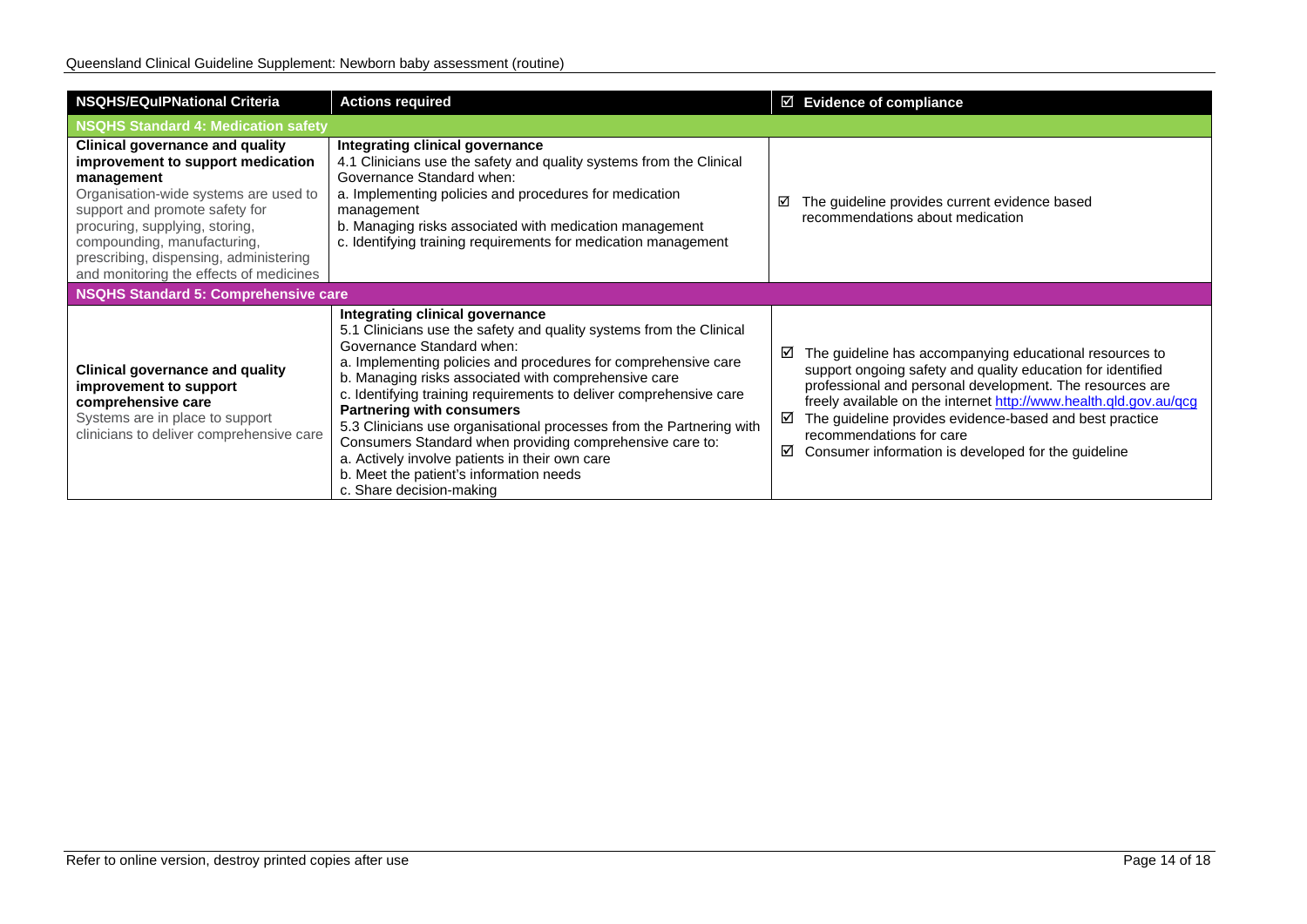| <b>Actions required</b><br><b>NSQHS/EQulPNational Criteria</b>                                                                                                                                                                                |                                                                                                                                                                                                                                                                                                                                                                                                                                                                                                                                                                                                                                                                                                                                                                                                                                                                                                                                                                                                                                                                                                                                                                                                                                                                                                    | $\boxtimes$ Evidence of compliance                                                                                                                                                                                                                                                                                                                                                                                                                                                                    |  |
|-----------------------------------------------------------------------------------------------------------------------------------------------------------------------------------------------------------------------------------------------|----------------------------------------------------------------------------------------------------------------------------------------------------------------------------------------------------------------------------------------------------------------------------------------------------------------------------------------------------------------------------------------------------------------------------------------------------------------------------------------------------------------------------------------------------------------------------------------------------------------------------------------------------------------------------------------------------------------------------------------------------------------------------------------------------------------------------------------------------------------------------------------------------------------------------------------------------------------------------------------------------------------------------------------------------------------------------------------------------------------------------------------------------------------------------------------------------------------------------------------------------------------------------------------------------|-------------------------------------------------------------------------------------------------------------------------------------------------------------------------------------------------------------------------------------------------------------------------------------------------------------------------------------------------------------------------------------------------------------------------------------------------------------------------------------------------------|--|
| <b>NSQHS Standard 6: Communicating for safety</b>                                                                                                                                                                                             |                                                                                                                                                                                                                                                                                                                                                                                                                                                                                                                                                                                                                                                                                                                                                                                                                                                                                                                                                                                                                                                                                                                                                                                                                                                                                                    |                                                                                                                                                                                                                                                                                                                                                                                                                                                                                                       |  |
| <b>Clinical governance and quality</b><br>improvement to support effective<br>communication<br>Systems are in place for effective and<br>coordinated communication that<br>supports the delivery of continuous and<br>safe care for patients. | Integrating clinical governance<br>6.1 Clinicians use the safety and quality systems from the Clinical<br>Governance Standard when:<br>a. Implementing policies and procedures to support effective clinical<br>communication<br>b. Managing risks associated with clinical communication<br>c. Identifying training requirements for effective and coordinated<br>clinical communication<br><b>Partnering with consumers</b><br>6.3 Clinicians use organisational processes from the Partnering with<br>Consumers Standard to effectively communicate with patients,<br>carers and families during high-risk situations to:<br>a. Actively involve patients in their own care<br>b. Meet the patient's information needs<br>c. Share decision-making<br>Organisational processes to support effective communication<br>6.4 The health service organisation has clinical communications<br>processes to support effective communication when:<br>a. Identification and procedure matching should occur<br>b. All or part of a patient's care is transferred within the organisation,<br>between multidisciplinary teams, between clinicians or between<br>organisations; and on discharge<br>c. Critical information about a patient's care, including information on<br>risks, emerges or changes | $\boxtimes$ Requirements for effective clinical communication by clinicians<br>are identified<br>$\boxtimes$ The guideline provides evidence-based and best practice<br>recommendations for communication between clinicians<br>☑<br>The guideline provides evidence-based and best practice<br>recommendations for communication with patients, carers and<br>families<br>☑<br>The guideline provides evidence-based and best practice<br>recommendations for discharge planning and follow -up care |  |
| <b>Communication of critical</b><br>information<br>Systems to effectively communicate<br>critical information and risks when they<br>emerge or change are used to ensure<br>safe patient care.                                                | <b>Communicating critical information</b><br>6.9 Clinicians and multidisciplinary teams use clinical<br>communication processes to effectively communicate critical<br>information, alerts and risks, in a timely way, when they emerge or<br>change to:<br>a. Clinicians who can make decisions about care<br>b. Patients, carers and families, in accordance with the wishes of the<br>patient<br>6.10 The health service organisation ensures that there are<br>communication processes for patients, carers and families to directly<br>communicate critical information and risks about care to clinicians                                                                                                                                                                                                                                                                                                                                                                                                                                                                                                                                                                                                                                                                                    | $\boxtimes$ Requirements for effective clinical communication of critical<br>information are identified<br>$\boxtimes$ Requirements for escalation of care are identified                                                                                                                                                                                                                                                                                                                             |  |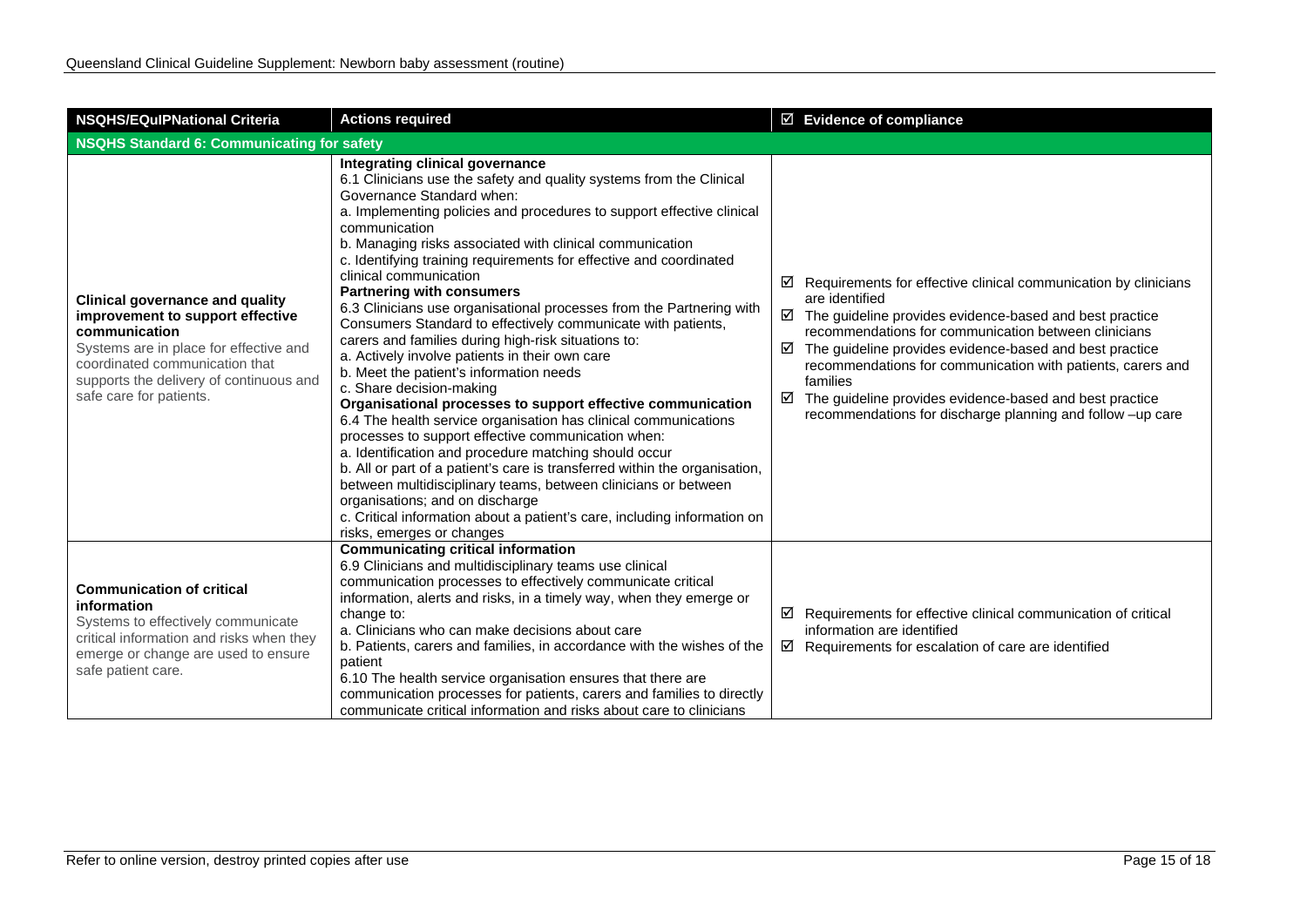| <b>NSQHS/EQuIPNational Criteria</b>                                                                                                                                                          | <b>Actions required</b>                                                                                                                                                                                                                                                                                                                                                                                                                                                                                                                                                                                                                                                                                                                                                                                                                                                                                                                                                                             | ☑ Evidence of compliance                                                                                                                                                              |  |
|----------------------------------------------------------------------------------------------------------------------------------------------------------------------------------------------|-----------------------------------------------------------------------------------------------------------------------------------------------------------------------------------------------------------------------------------------------------------------------------------------------------------------------------------------------------------------------------------------------------------------------------------------------------------------------------------------------------------------------------------------------------------------------------------------------------------------------------------------------------------------------------------------------------------------------------------------------------------------------------------------------------------------------------------------------------------------------------------------------------------------------------------------------------------------------------------------------------|---------------------------------------------------------------------------------------------------------------------------------------------------------------------------------------|--|
| <b>NSQHS Standard 6: Communicating for safety (continued)</b>                                                                                                                                |                                                                                                                                                                                                                                                                                                                                                                                                                                                                                                                                                                                                                                                                                                                                                                                                                                                                                                                                                                                                     |                                                                                                                                                                                       |  |
| <b>Correct identification and procedure</b><br>matching<br>Systems to maintain the identity of the<br>patient are used to ensure that the<br>patient receives the care intended for<br>them. | Correct identification and procedure matching<br>6.5 The health service organisation:<br>a. Defines approved identifiers for patients according to best-<br>practice quidelines<br>b. Requires at least three approved identifiers on registration and<br>admission; when care, medication, therapy and other services are<br>provided; and when clinical handover, transfer or discharge<br>documentation is generated                                                                                                                                                                                                                                                                                                                                                                                                                                                                                                                                                                             | Requirements for safe and for correct patient identification are<br>⊻<br>identified                                                                                                   |  |
| <b>Communicating at clinical handover</b><br>Processes for structured clinical<br>handover are used to effectively<br>communicate about the health care of<br>patients.                      | <b>Clinical handover</b><br>6.7 The health service organisation, in collaboration with clinicians,<br>defines the:<br>a. Minimum information content to be communicated at clinical<br>handover, based on best-practice guidelines<br>b. Risks relevant to the service context and the particular needs of<br>patients, carers and families<br>c. Clinicians who are involved in the clinical handover<br>6.8 Clinicians use structured clinical handover processes that<br>include:<br>a. Preparing and scheduling clinical handover<br>b. Having the relevant information at clinical handover<br>c. Organising relevant clinicians and others to participate in clinical<br>handover<br>d. Being aware of the patient's goals and preferences<br>e. Supporting patients, carers and families to be involved in clinical<br>handover, in accordance with the wishes of the patient<br>f. Ensuring that clinical handover results in the transfer of<br>responsibility and accountability for care | The guideline acknowledges the need for local protocols to<br>☑<br>support transfer of information, professional responsibility and<br>accountability for some or all aspects of care |  |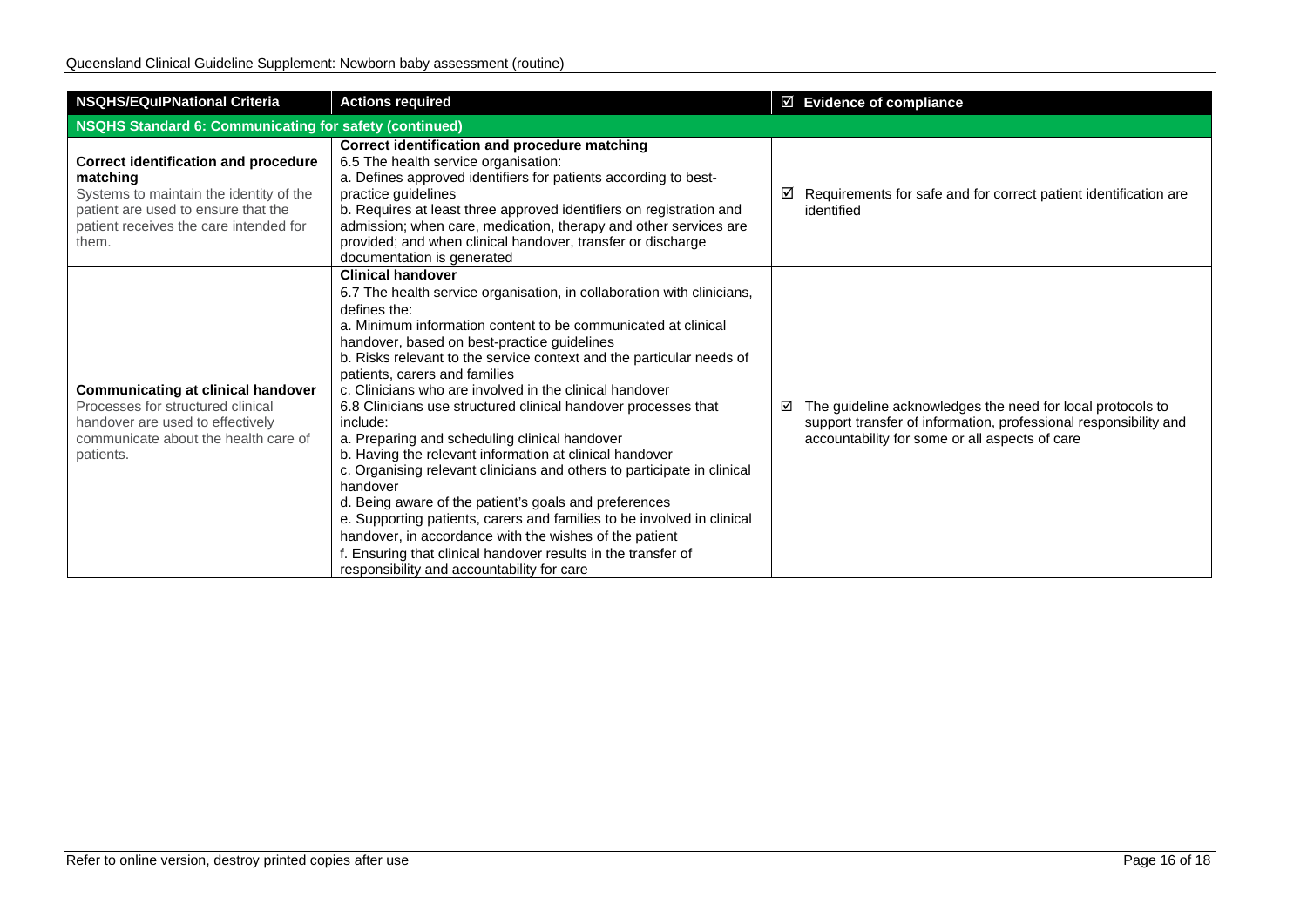| <b>NSQHS/EQuIPNational Criteria</b>                                                                                                                                                                                                                                                                | <b>Actions required</b>                                                                                                                                                                                                                                                                                                                                                                                                                                                                                                                                                                                                                                                                                                                                                                                                                                                                                                                                                                                                                                                                                                                                                                                                              | $\boxtimes$ Evidence of compliance                                                                                                                                                                                                                                                         |  |  |
|----------------------------------------------------------------------------------------------------------------------------------------------------------------------------------------------------------------------------------------------------------------------------------------------------|--------------------------------------------------------------------------------------------------------------------------------------------------------------------------------------------------------------------------------------------------------------------------------------------------------------------------------------------------------------------------------------------------------------------------------------------------------------------------------------------------------------------------------------------------------------------------------------------------------------------------------------------------------------------------------------------------------------------------------------------------------------------------------------------------------------------------------------------------------------------------------------------------------------------------------------------------------------------------------------------------------------------------------------------------------------------------------------------------------------------------------------------------------------------------------------------------------------------------------------|--------------------------------------------------------------------------------------------------------------------------------------------------------------------------------------------------------------------------------------------------------------------------------------------|--|--|
| NSQHS Standard 8: Recognising and responding to acute deterioration                                                                                                                                                                                                                                |                                                                                                                                                                                                                                                                                                                                                                                                                                                                                                                                                                                                                                                                                                                                                                                                                                                                                                                                                                                                                                                                                                                                                                                                                                      |                                                                                                                                                                                                                                                                                            |  |  |
| <b>Clinical governance and quality</b><br>improvement to support recognition<br>and response systems<br>Organisation-wide systems are used to<br>support and promote detection and<br>recognition of acute deterioration, and<br>the response to patients whose<br>condition acutely deteriorates. | Integrating clinical governance<br>8.1 Clinicians use the safety and quality systems from the Clinical<br>Governance Standard when:<br>a. Implementing policies and procedures for recognising and<br>responding to acute deterioration<br>b. Managing risks associated with recognising and responding to<br>acute deterioration<br>c. Identifying training requirements for recognising and responding<br>to acute deterioration<br><b>Partnering with consumers</b><br>8.3 Clinicians use organisational processes from the Partnering with<br>Consumers Standard when recognising and responding to acute<br>deterioration to:<br>a. Actively involve patients in their own care<br>b. Meet the patient's information needs<br>c. Share decision-making<br>Recognising acute deterioration<br>8.4 The health service organisation has processes for clinicians to<br>detect acute physiological deterioration that require clinicians to:<br>a. Document individualised vital sign monitoring plans<br>b. Monitor patients as required by their individualised monitoring<br>plan<br>c. Graphically document and track changes in agreed observations<br>to detect acute deterioration over time, as appropriate for the patient | The guideline is consistent with National Consensus statements<br>☑<br>recommendations<br>The guideline recommends use of tools consistent with the<br>☑<br>principles of recognising and responding to clinical deterioration<br>Consumer information is developed for the guideline<br>☑ |  |  |